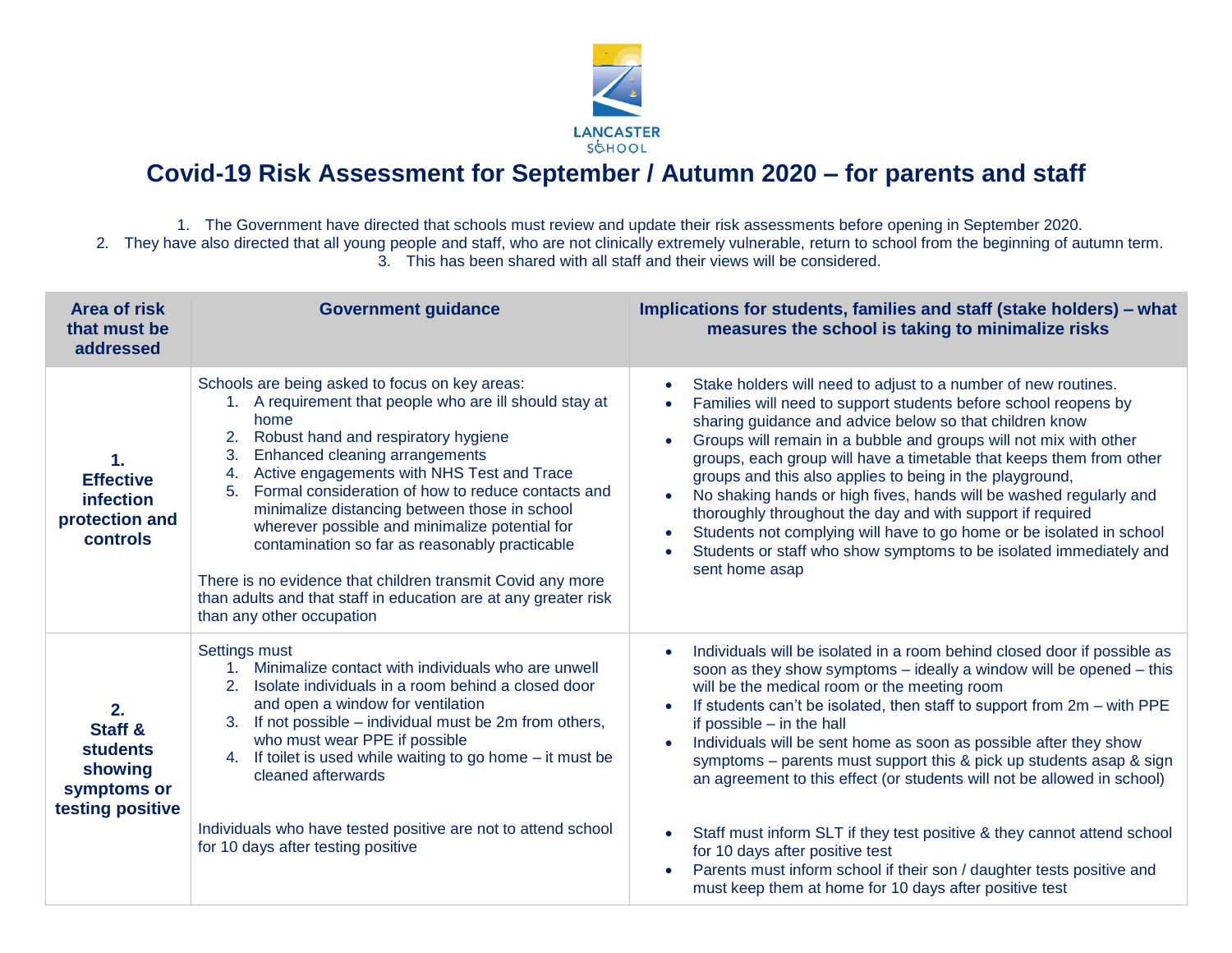| 3.<br><b>Washing hands</b><br>– and<br>respiratory<br>hygiene | Settings to ensure that all adults and students:<br>frequently wash their hands with soap and water for 20<br>a.<br>seconds and dry thoroughly.<br>b. clean their hands on arrival at setting, when they return<br>from breaks, when they change rooms, before and after<br>eating and after sneezing or coughing<br>are encouraged not to touch their mouth, eyes and nose<br>C.<br>use a tissue or elbow to cough or sneeze and use bins<br>d.<br>for tissue waste (these must be emptied throughout the<br>day)<br>have help when they have trouble cleaning their hands<br>е.<br>learn and practice these habits through games, songs<br>and repetition<br>are in well ventilated rooms with prop doors open where<br>q.<br>safe to do so to limit use of door handles and aid<br>ventilation<br>Where a sink is not nearby, provide hand sanitizer<br>Have enough tissues available at all times<br>Clean surfaces that young people are touching more<br>regularly than normal | Staff will help students to understand the changes to their daily<br>routines.<br>Each group will have sanitizer readily available to use regularly<br>$\bullet$<br>throughout the day<br>Staff will clean surfaces regularly and after every activity with cleaning<br>agents provided<br>Staff and students will wash hands thoroughly before and after every<br>$\bullet$<br>activity through the day $-20$ seconds minimum and with soap<br>Students and staff to wash hands on arrival at school and before<br>departure each day<br>Staff will support all students to do this as best as they can<br>$\bullet$<br>Doors and windows will be open as much as possible through each<br>day to allow ventilation<br>Sanitizer and tissues are available in every room at all times - this is in the<br>Covid kit box kept in each room (supplied by the site team) |
|---------------------------------------------------------------|--------------------------------------------------------------------------------------------------------------------------------------------------------------------------------------------------------------------------------------------------------------------------------------------------------------------------------------------------------------------------------------------------------------------------------------------------------------------------------------------------------------------------------------------------------------------------------------------------------------------------------------------------------------------------------------------------------------------------------------------------------------------------------------------------------------------------------------------------------------------------------------------------------------------------------------------------------------------------------------|------------------------------------------------------------------------------------------------------------------------------------------------------------------------------------------------------------------------------------------------------------------------------------------------------------------------------------------------------------------------------------------------------------------------------------------------------------------------------------------------------------------------------------------------------------------------------------------------------------------------------------------------------------------------------------------------------------------------------------------------------------------------------------------------------------------------------------------------------------------------|
| 4.<br><b>PPE</b> and face<br>masks                            | Wearing a face covering or face mask in schools or other<br>education settings is not recommended.<br>PPE is only needed in a very small number of cases<br>including:<br>1. Children whose care routinely involves PPE<br>equipment.<br>If a 2 metre distance cannot be maintained from a<br>2.<br>child unwell with the symptoms of coronavirus.                                                                                                                                                                                                                                                                                                                                                                                                                                                                                                                                                                                                                                   | The recommendation regarding face masks relates to both adults and children<br>- so staff will not wear masks but<br>PPE will be provided if students or staff request it and it is available<br>$\bullet$<br>Staff will use the usual equipment (gloves & aprons) when carrying out<br>intimate care $-$ & sanitize changing beds & all surfaces thoroughly<br>afterwards                                                                                                                                                                                                                                                                                                                                                                                                                                                                                             |
| 5.<br><b>Lunch and food</b>                                   | Settings are expected to have their kitchens open to serve<br>school lunches.<br>Students should be brought their lunch in their classrooms                                                                                                                                                                                                                                                                                                                                                                                                                                                                                                                                                                                                                                                                                                                                                                                                                                          | Due to social distancing measures, children will be eating with their<br>groups in their classrooms and not in the hall<br>Food will be brought to the classrooms by staff, who bring it from the<br>$\bullet$<br>kitchen when they are called to do so                                                                                                                                                                                                                                                                                                                                                                                                                                                                                                                                                                                                                |
| 6.<br><b>Social</b><br>distancing                             | It is still important to reduce contact between people as much<br>as possible.<br>Where settings can keep young people in small groups 2<br>metres away from each other, they should do so.<br>While in general groups should be kept apart, brief, transitory<br>contact, such as passing in a corridor, is low risk.                                                                                                                                                                                                                                                                                                                                                                                                                                                                                                                                                                                                                                                               | Students will need to adapt to new routines and groups<br>$\bullet$<br>Students will only use communal spaces such as the hall, pool or<br>۰<br>playground when in their own group - there will be no assemblies or<br>'Lancaster Live' in the hall and the playground will be sectioned off<br>with allocated areas and times for class group / bubble<br>No more than one group will use communal spaces at a time.<br>$\bullet$                                                                                                                                                                                                                                                                                                                                                                                                                                     |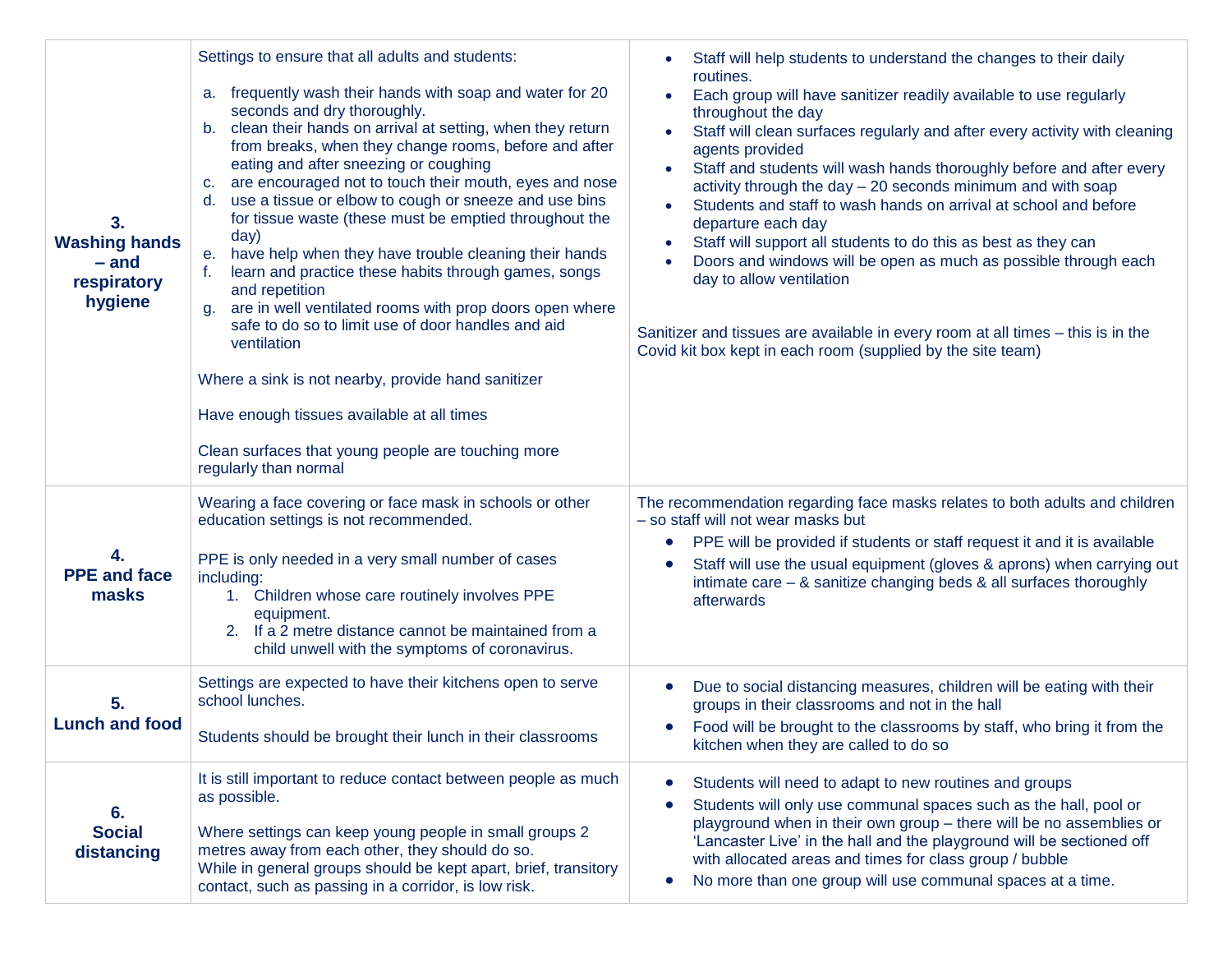|                                 | We know that, unlike mainstream children and adults, some<br>SEN students cannot be expected to remain 2m apart from<br>each other and staff - due to their special needs                                                                                                                                                                                                                                                                                                                                                                                                                                                                                                                                                                                                                                                                                                                                                                                                                                                                                                                                                                                                                                                                                                                                                                                                                     | Stake holders will agree that staff will be doing our best to implement<br>appropriate social distancing measures, it will be impossible, as the<br>government acknowledges, to always maintain a 2m distance at all times.                                                                                                                                                                                                                                                                                                                                                                                                                                                                                                                                                                                                                                                                                                                                                                                                                                                                                                                                                                                                                                                                                                                                                                                                                                                                                                             |
|---------------------------------|-----------------------------------------------------------------------------------------------------------------------------------------------------------------------------------------------------------------------------------------------------------------------------------------------------------------------------------------------------------------------------------------------------------------------------------------------------------------------------------------------------------------------------------------------------------------------------------------------------------------------------------------------------------------------------------------------------------------------------------------------------------------------------------------------------------------------------------------------------------------------------------------------------------------------------------------------------------------------------------------------------------------------------------------------------------------------------------------------------------------------------------------------------------------------------------------------------------------------------------------------------------------------------------------------------------------------------------------------------------------------------------------------|-----------------------------------------------------------------------------------------------------------------------------------------------------------------------------------------------------------------------------------------------------------------------------------------------------------------------------------------------------------------------------------------------------------------------------------------------------------------------------------------------------------------------------------------------------------------------------------------------------------------------------------------------------------------------------------------------------------------------------------------------------------------------------------------------------------------------------------------------------------------------------------------------------------------------------------------------------------------------------------------------------------------------------------------------------------------------------------------------------------------------------------------------------------------------------------------------------------------------------------------------------------------------------------------------------------------------------------------------------------------------------------------------------------------------------------------------------------------------------------------------------------------------------------------|
| 7.<br><b>Class sizes</b>        | Settings should keep groups together where possible &:<br>ensure that young people are in same small groups at<br>all times each day, and different groups are not mixed.<br>ensure that the same teacher(s) and other staff are<br>assigned to each group and, as far as possible, these<br>stay the same during the day and on subsequent days.<br>ensure that wherever possible children and young<br>people use the same classroom or area of a setting<br>throughout the day, with a thorough cleaning of the<br>rooms at the end of the day.                                                                                                                                                                                                                                                                                                                                                                                                                                                                                                                                                                                                                                                                                                                                                                                                                                            | We will have up to 12 students in each class group<br>Each group will have their own room<br>Each group will have a timetable of activities that ensures they do not<br>mix with other groups<br>Staff will be kept in the same groups as much as possible - staff will<br>$\bullet$<br>only be moved when absolutely necessary and staff who are moved<br>should interact as little as possible - SLT will make this decision after<br>careful consideration<br>Staff who are timetabled as 'floating' can work in different groups and<br>$\bullet$<br>SLT will endeavour to keep them in the same groups                                                                                                                                                                                                                                                                                                                                                                                                                                                                                                                                                                                                                                                                                                                                                                                                                                                                                                                             |
| 8.<br><b>Reducing</b><br>mixing | Settings must do everything possible to minimise contact and<br>mixing while delivering a broad and balanced curriculum.<br>Class groups should be kept separated - in bubbles<br>$\bullet$<br>Social distance should be maintained by individuals<br>$\bullet$<br>as much as possible<br>Bubbles should be consistent so that positive cases<br>$\bullet$<br>can be dealt isolated with minimum disruption<br>Bubbles should be an appropriate size for the setting<br>$\bullet$<br>It is recognised that individuals with complex needs<br>$\bullet$<br>may not maintain social distancing<br>Staff can operate across different classes, but<br>$\bullet$<br>interactions should be kept to a minimum<br>Individuals should maintain distance from others<br>$\bullet$<br>where possible<br>Settings should make adaptions to rooms to support<br>$\bullet$<br>distancing - moving unnecessary furniture & having<br>students sitting next to each other - not face to face<br>Settings should avoid assemblies<br>$\bullet$<br>Moving around the school should be kept to a<br>$\bullet$<br>minimum & creating busy corridors avoided<br>Use of staff room should be minimalized<br>$\bullet$<br>Settings should stagger breaks to limit children<br>٠<br>moving around school.<br>Settings should stagger lunch breaks - groups should<br>$\bullet$<br>be kept apart as much as possible | Parents and staff will need to prepare students for new routines and<br>$\bullet$<br>help them understand that the school they are returning to will be<br>different to the one they left in March.<br>School will need to have very clear boundaries in place to ensure that<br>$\bullet$<br>the children stay as safe as is practically possible throughout the day.<br>Students & staff will enter and leave the building through different<br>doors - planned as follows<br>Southend, Rochford & Canewdon classes - to use the Eastwood entrance<br><b>Canvey, Chalkwell &amp; Westcliff</b> classes - to use entrance next to Head's office<br>Old Leigh & Hawkwell - use the main entrance and then turn right and use the<br>corridor to the rehab room then walk across the outside path to rooms<br>Hockley class - to use the main entrance and turn left and go to class<br>Timetables will keep the groups apart - & be followed meticulously<br>$\bullet$<br>Groups will be placed as far away from each other as possible<br>Use of toilets will be monitored carefully so that there is no crowding<br>Staff and students should not enter the admin offices without<br>permission – there will be a skeleton team working in each office<br>No assemblies or gatherings in the hall<br>Lunch will be in classes & breaks on a Rota<br>Only allocated staff use the staff room (Hockley will use the staff<br>$\bullet$<br>room)- remaining staff will be allocated areas for breaks and only use<br>the allocated areas |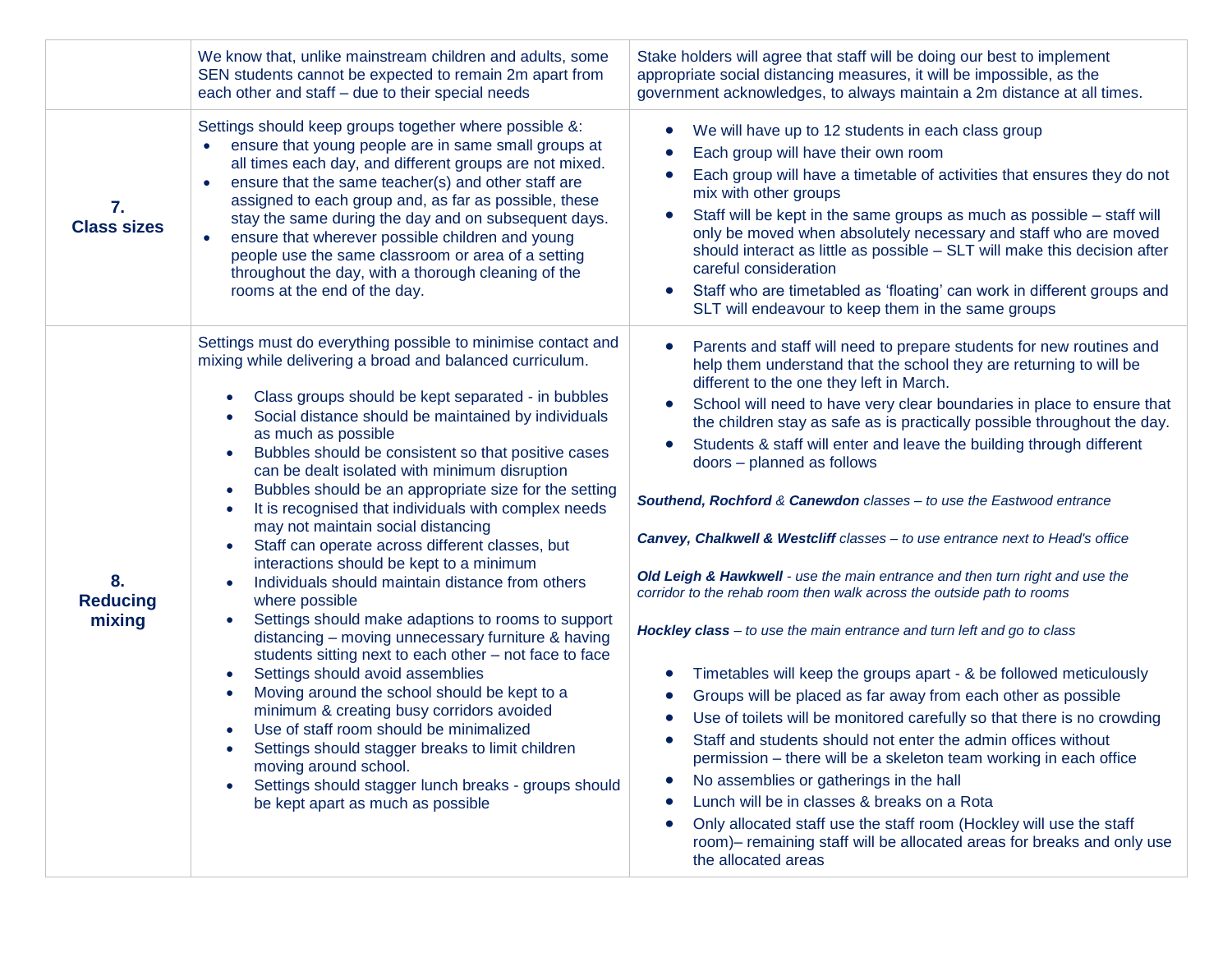|                                                                                |                                                                                                                                                                                                                                                                                                                                                                                                                                                                                         | The meeting room will not be used for teachers meetings - these<br>meetings will be conducted on Microsoft Teams                                                                                                                                                                                                                                                                                                                                                                                                                                                                                                                                                                                       |
|--------------------------------------------------------------------------------|-----------------------------------------------------------------------------------------------------------------------------------------------------------------------------------------------------------------------------------------------------------------------------------------------------------------------------------------------------------------------------------------------------------------------------------------------------------------------------------------|--------------------------------------------------------------------------------------------------------------------------------------------------------------------------------------------------------------------------------------------------------------------------------------------------------------------------------------------------------------------------------------------------------------------------------------------------------------------------------------------------------------------------------------------------------------------------------------------------------------------------------------------------------------------------------------------------------|
| 9.<br><b>Shared rooms</b><br>and resources                                     | For individual and very frequently used equipment such as<br>pens it is recommended that everyone has their own. Other<br>resources such as books and games can be shared in each<br>bubble and should be cleaned regularly.<br>Resources such as PE and art equipment, as well as shared<br>physio and sensory equipment, should be cleaned thoroughly<br>after each use.<br>Outdoor equipment, such as the outdoor gym and bikes,<br>should be cleaned frequently and after each use. | Timetables will dictate when groups use shared facilities such as the<br>hall, pool, the cooking room and the playground<br>Students will be given their own pencil case - for their pens and<br>$\bullet$<br>personal equipment<br>Resources and equipment that is shared will be shared but only by<br>those in a class group - then cleaned by staff after every use<br>Surfaces in shared rooms and areas (cooking room, PE equipment,<br>outside gym, photocopiers, shredders) will be cleaned thoroughly by<br>staff after each session                                                                                                                                                          |
| 10.<br><b>Timetable for</b><br>normal day -<br>drop off, pick<br>up & meetings | Settings should<br>Consider how lessons may take place outdoors where<br>possible.<br>Reduce movement around the building as much as<br>$\bullet$<br>possible.<br>Stagger the start of the day drop off times, playtimes<br>$\bullet$<br>and lunchtimes and the end of the day collections times<br>Plan protocols for parents at drop off and collection to<br>minimize adult contact.                                                                                                 | See timetable info in above sections<br>We will only allow one adult to drop off / collect a student<br>Parents cannot gather in groups anywhere on or near the site $-2$<br>metres social distancing should be adhered to at all times<br>Parents can contact school staff via phone or email - there will be no<br>face to face meetings.<br>Transport companies will be given list a of which entrances students<br>use & will be told to only use those doors<br>Parents will be told which entrance / exit to use for their son / daughter<br>and told to only use the allocated one<br>Staff will manage drop off and pick up times so students only enter<br>their allocated entry / exit doors |
| 11.<br>Swimming-<br>infection<br>protection &<br>controls.                     | See points 1, 2, 6 and 8                                                                                                                                                                                                                                                                                                                                                                                                                                                                | Classes timetabled to swim in the school pool will use the pool<br>Students will only swim in their own classes in timetabled slots - they<br>will not move groups<br>After each session, pool staff will wipe all surfaces and handles in the<br>changing rooms thoroughly with disinfectant                                                                                                                                                                                                                                                                                                                                                                                                          |
| 12.<br><b>Cleaning of</b><br>class rooms &<br>toilets                          | Settings must put in place a cleaning schedule that ensures<br>cleaning is enhanced and includes more frequent cleaning of<br>rooms or shared areas and of frequently touched areas.<br>Toilet blocks can be shared by groups and toilets need to be<br>cleaned regularly and students to wash hands thoroughly<br>after using toilets                                                                                                                                                  | Cleaners will clean each room & toilet at the end of each day<br>thoroughly and will ensure all surfaces and door handles are cleaned<br>with disinfectant<br>Staff will clean all surfaces and handles in their rooms after each<br>activity through each day - using the sanitizing kit provided<br>Staff will need to wipe surfaces and handles in toilets regularly through<br>the day, when they aware toilets have been used                                                                                                                                                                                                                                                                     |
| 13.<br><b>Start and finish</b><br>of the day                                   | Settings should consider staggering starts or adjusting start<br>and finishing times of the day                                                                                                                                                                                                                                                                                                                                                                                         | We do not anticipate a staggered start or finish to the day<br>This will be reviewed once term has started                                                                                                                                                                                                                                                                                                                                                                                                                                                                                                                                                                                             |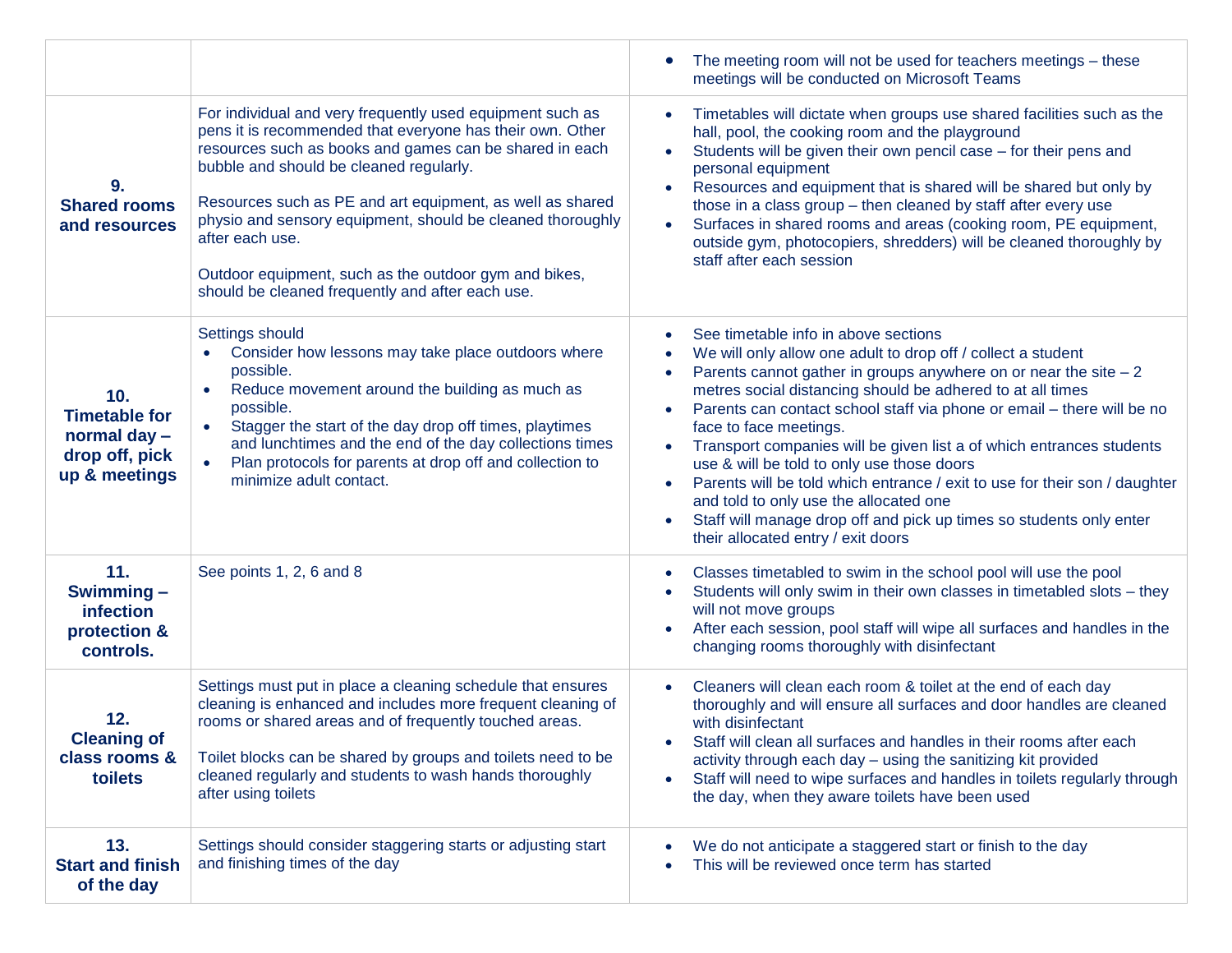| 14.<br><b>Communicating</b><br>expectations<br>and changes     | Settings should prepare students for changes by using social<br>stories                                                                                                                                                                                                                                                                                                                                                                                                                                                                                                                               | Teachers should prepare social stories & suitable materials to support<br>$\bullet$<br>new timetables, routines and expectations<br>These should be suitable for the learners in their classes<br>$\bullet$                                                                                                                             |
|----------------------------------------------------------------|-------------------------------------------------------------------------------------------------------------------------------------------------------------------------------------------------------------------------------------------------------------------------------------------------------------------------------------------------------------------------------------------------------------------------------------------------------------------------------------------------------------------------------------------------------------------------------------------------------|-----------------------------------------------------------------------------------------------------------------------------------------------------------------------------------------------------------------------------------------------------------------------------------------------------------------------------------------|
| 15.<br><b>Support from</b><br>other<br>professionals           | Specialists, therapists, clinicians and other support staff<br>should provide interventions as usual. They should have<br>minimal contact and maintain social distance                                                                                                                                                                                                                                                                                                                                                                                                                                | Visiting professionals should come in and carry out their normal<br>$\bullet$<br>duties, with minimal contact and under guidance from their own risk<br>assessments                                                                                                                                                                     |
| 16.<br><b>Engaging with</b><br><b>NHS track &amp;</b><br>trace | Settings (staff, parents and carers) must ensure they<br>understand the T&T process and how to contact their local<br>public health England team.<br>Individuals who show symptoms must be ready and willing to<br>book a test, provide details of anyone they have been in<br>contact with and isolate if they have been in contact with<br>anyone who develops coronavirus.<br>Essential workers, including staff, can and should get a test if<br>the display symptoms (NHS website or NHS 119)                                                                                                    | Staff, parents and carers must know how the T&T works and follow<br>$\bullet$<br>the process - those who do not will not be allowed in school<br>Staff, parents and carers must follow the Governments advice on<br>$\bullet$<br>showing symptoms and testing                                                                           |
| 17. Manage<br>confirmed CV<br>cases                            | Settings must take swift action when a case of CV is<br>confirmed & contact their local health team.<br>Settings must send home people who have been in close<br>contact with the person who has tested positive & advise<br>them to self-isolate for 14 days since their last close contact<br>with that person (close contact = face to face under 1 metre,<br>extended close contact with $1 - 2$ metres for more than 15<br>mins and travelling in a small vehicle)<br>Settings that have 2 or more confirmed cases within 14 days<br>must work with the local health team for advise and action. | The Head and / or Deputy will contact the local health team when a<br>$\bullet$<br>case of Covid is confirmed<br>The Head and / or Deputy will follow the Governments advice to the<br>$\bullet$<br>letter<br>The Head and / or Deputy will inform the Executive Head of the MAT if<br>$\bullet$<br>there are Covid cases in the school |
| 18.<br><b>Clinically</b><br>vulnerable &<br>pregnant staff     | Most staff will be able to return to work, including those who<br>are pregnant. Staff who are clinically extremely vulnerable<br>should take particular care.<br>Staff who live with those who are clinically extremely<br>vulnerable can attend work                                                                                                                                                                                                                                                                                                                                                 | Staff, parents or carers who feel that they ae unable to work due to<br>$\bullet$<br>being at risk must discuss this with The Head and / or Deputy<br>Parents or carers who feel that their son / daughter i unable to attend<br>$\bullet$<br>school due to being at risk must discuss this with The Head and / or<br>Deputy            |
| 19.<br><b>Safeguarding</b>                                     | CP & safeguarding policies should be updated to reflect<br>Covid advice. Leaders should be allocated time to support<br>students with safeguarding concerns.                                                                                                                                                                                                                                                                                                                                                                                                                                          | See policies<br>$\bullet$                                                                                                                                                                                                                                                                                                               |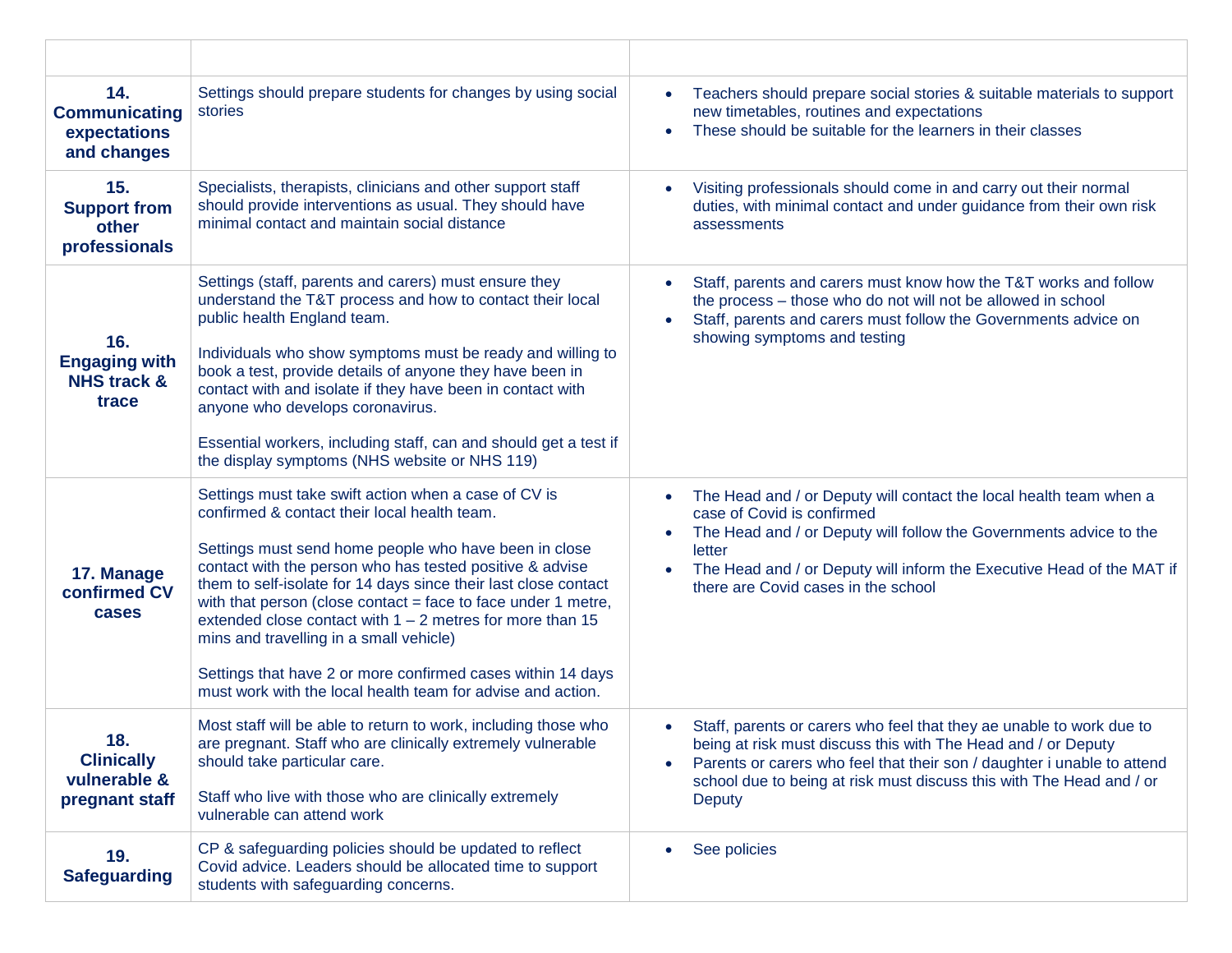| 20.<br><b>Visits</b>                        | Settings are advised not to have overnight or overseas visits<br>Settings can resume non-residential trips - in line with Covid<br>protective measures and in bubbles only<br>Settings may make sure of outdoor spaces in their local area<br>- and consider what Covid protective measures are in place<br>when they plan this                                                                                                                                    | Plans for residential trips are on hold, as are trips abroad<br>$\bullet$<br>School can plan and carry out non-residential trips but the risk<br>assessment must reflect Covid protective measures clearly<br>Students can only take part in trips in their class bubbles<br>$\bullet$                                                                                                                                                                                                                                            |
|---------------------------------------------|--------------------------------------------------------------------------------------------------------------------------------------------------------------------------------------------------------------------------------------------------------------------------------------------------------------------------------------------------------------------------------------------------------------------------------------------------------------------|-----------------------------------------------------------------------------------------------------------------------------------------------------------------------------------------------------------------------------------------------------------------------------------------------------------------------------------------------------------------------------------------------------------------------------------------------------------------------------------------------------------------------------------|
| 21.<br><b>After school</b><br>clubs         | Settings should consider resuming these asap and try to<br>keep students in bubbles where possible                                                                                                                                                                                                                                                                                                                                                                 | We will not run clubs at the start of the Autumn term<br>We will review this once students and staff have settled into new<br>routines successfully                                                                                                                                                                                                                                                                                                                                                                               |
| 22.<br><b>Curriculum</b>                    | Settings should make sure the curriculum is broad and<br>balanced & high quality and delivered remotely if that is<br>needed<br>RSHE must be taught<br>Settings should note that there may be additional risk in<br>singing, chanting, playing wind & brass instruments and<br>shouting - these risks should be considered via distancing,<br>groups of no more than 15, playing outside, good ventilation,<br>positioning of learners & no sharing of instruments | Heads of learning and SLT will review the curriculum once the<br>students have settled & make sure students are getting the best we<br>can offer in the circumstances<br>RSHE will be taught in class bubbles only - each week<br>$\bullet$<br>The guidance from the Government re: music will be followed in music<br>lessons and in class<br>Music lessons will be taught by the Deputy - who will follow<br>government advice, as well as advice in this risk assessment re: social<br>distancing, shared resources and mixing |
| 23.<br><b>Physical</b><br><b>activities</b> | Settings should keep students in their bubbles for PE and<br>equipment should be cleaned after each use<br>Outdoor sports should be prioritized<br>Settings can work with external coaches when they are<br>satisfied is safe to do so<br>Contact sports should be avoided<br>Activities such as 'active mile' walking should be continued,<br>with consideration for social distancing                                                                            | We will follow the Government's advice<br>Teachers will plan for regular walks, as they normally do                                                                                                                                                                                                                                                                                                                                                                                                                               |
| 24.<br><b>Student well-</b><br>being        | Settings should consider<br>supporting the rebuilding of friendships and<br>social engagement,<br>how they address & equip students with<br>issues linked with Covid<br>how they support with improving physical<br>and mental well being<br>Teachers my wish to access the MindEd learning platform,<br>which has materials re: peer support, stress, fear and trauma                                                                                             | teachers should plan activities to follow this guidance<br>$\bullet$<br>teachers will plan extra sessions outdoors and in the community that<br>support health, physical and mental well being                                                                                                                                                                                                                                                                                                                                    |